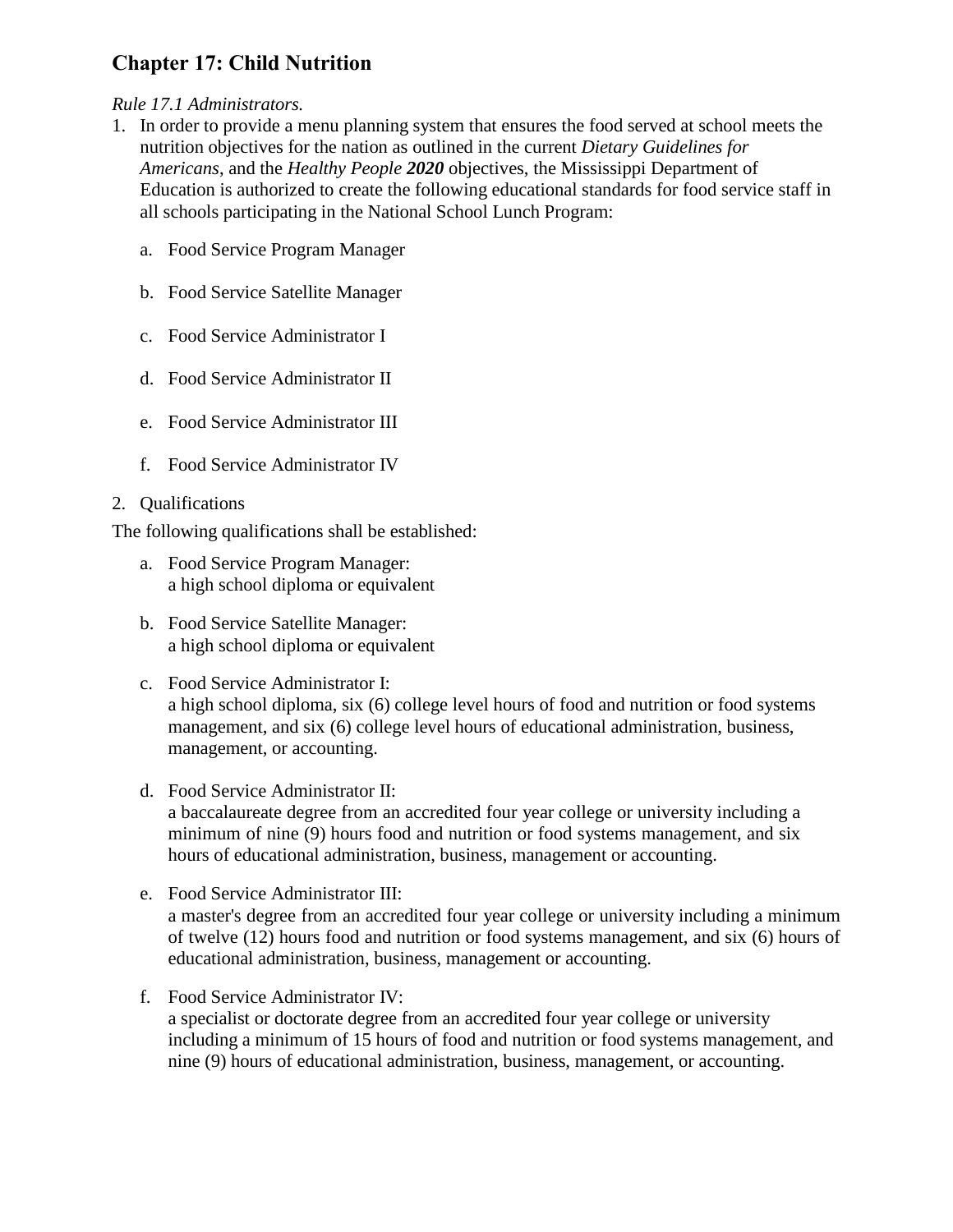## 3. Administration

This process shall be administered through the Mississippi Department of Education, Office of Child Nutrition.

## 4. Process

The process shall be as follows:

a. Food Service Program or Satellite Manager

Any newly appointed Food Service Manager employed after July 1, 1992, shall meet the minimum qualifications of the Food Service Manager. In the event a special need arises and written justification is submitted, a two year provisional certificate may be granted. The minimum qualifications must be met within the first twenty-four (24) months of employment.

## b. Food Service Administrator

Any newly appointed Food Service Administrator employed after July 1, 1992, shall meet the minimum qualifications for a Level II Food Service Administrator. In the event a special need arises the superintendent of the local district may request a two year provisional certificate for an individual. In order for an individual to obtain this provisional certificate, proof must be provided that the minimum qualifications can be met within twenty-four (24) months of employment.

c. Continuing Training

The continuing training requirements passed by the State Board of Education in 1953 shall remain in place. In summary, that policy requires that Managers and Food Service Administrators attend a twenty-four (24) clock-hour course during the first year of employment and complete an additional twenty-four (24) clock-hours course every three years. The twenty-four clock-hours are obtained by attending a course designed by the Office of Child Nutrition based on current program needs.

d. Rule and Regulation Authority

The State Department of Education is authorized to promulgate rules and regulations necessary to implement this policy.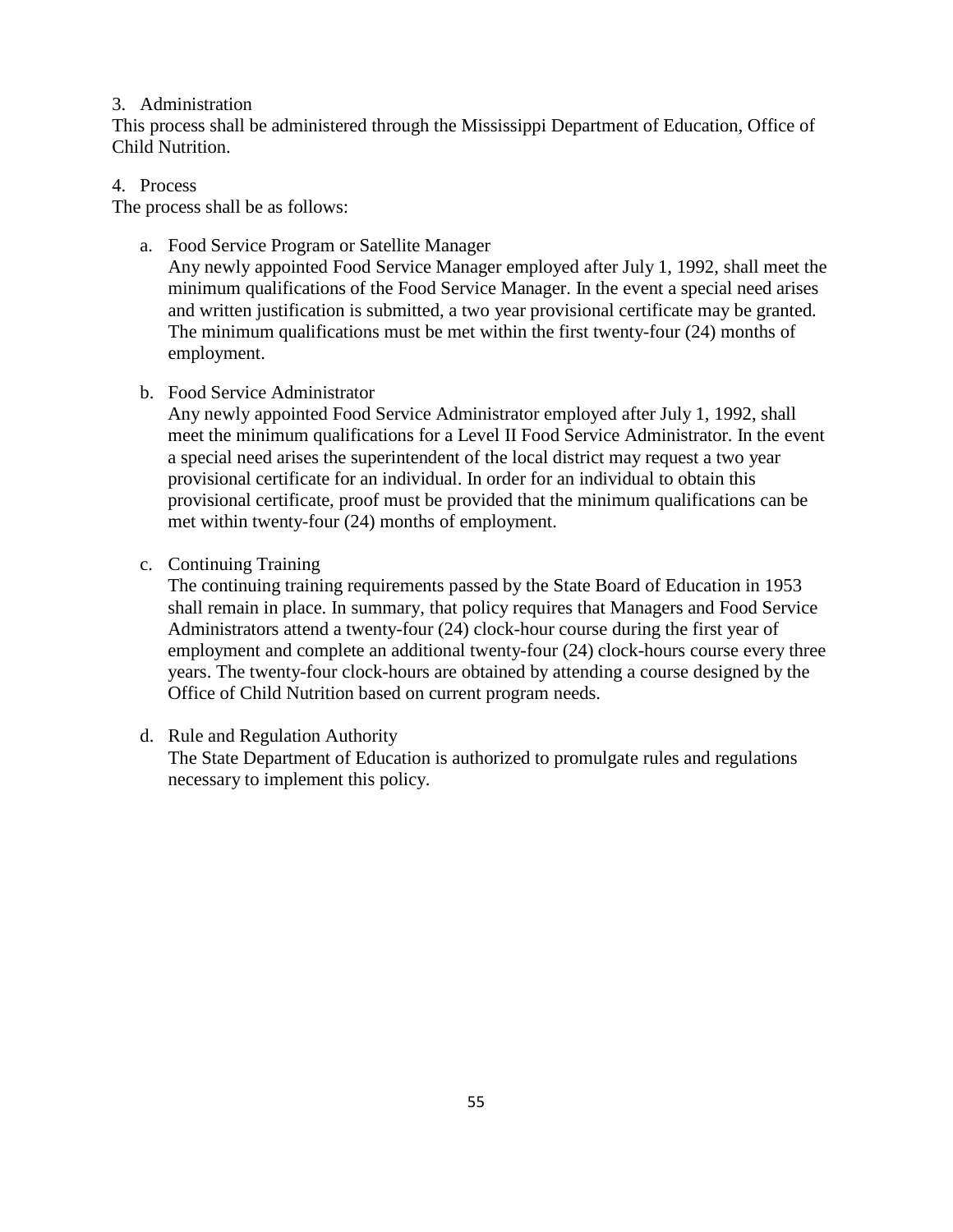Source: *Miss. Code Ann. § 37-1-3 (Revised 10/2010)*

*Rule 17.2 Competitive Food.* To ensure that children are not in the position of having to decide between non-nutritious foods immediately before or during the meal service period:

- 1. No food items will be sold on the school campus for one (1) hour before the start of any meal services period.
- 2. The school food service staff shall serve only those foods which are components of the approved federal meal patterns being served (or milk products) and such additional foods as necessary to meet the caloric requirement of the age group being served.
- 3. With the exception of water and milk products, a student may purchase individual components of the meal only if the full meal unit also is being purchased.
- 4. Students who bring their lunch from home may purchase water and milk products.

This policy should be viewed as a minimum standard. Local boards of education are encouraged to develop more comprehensive restrictions.

Source: *Miss. Code Ann. § 37-1-3 (Revised 10/2007)*

*Rule 17.3 Family Day Care Homes.* The criteria listed in Sections I and II will be utilized to evaluate providers (homes) currently participating in the Child Care Food Program. Providers (homes) must have an annual inspection report showing compliance with all standards prior to approval to participate in the Child and Adult Care Food Program.

# 1. SECTION I

If a home provider receives a "no" for the items listed below, they will be allowed 90 days from the date of the inspection report to provide proof that the conditions that created the unsatisfactory report have been corrected. Conditions are as follows:

- a. All fuel-fired or natural gas room heaters are vented to the outside.
- b. The water supply is under pressure or adequately protected.
- c. The sewage system functions properly.
- d. There are operable smoke detectors in corridors and children's sleeping rooms.
- e. There is at least one fully charged 5 pound ABC fire extinguisher properly mounted in the kitchen area.
- f. Heating equipment in spaces occupied by children is protected to keep children away from hot surfaces and properly installed?
- g. Special protective covers are provided for electrical receptacles.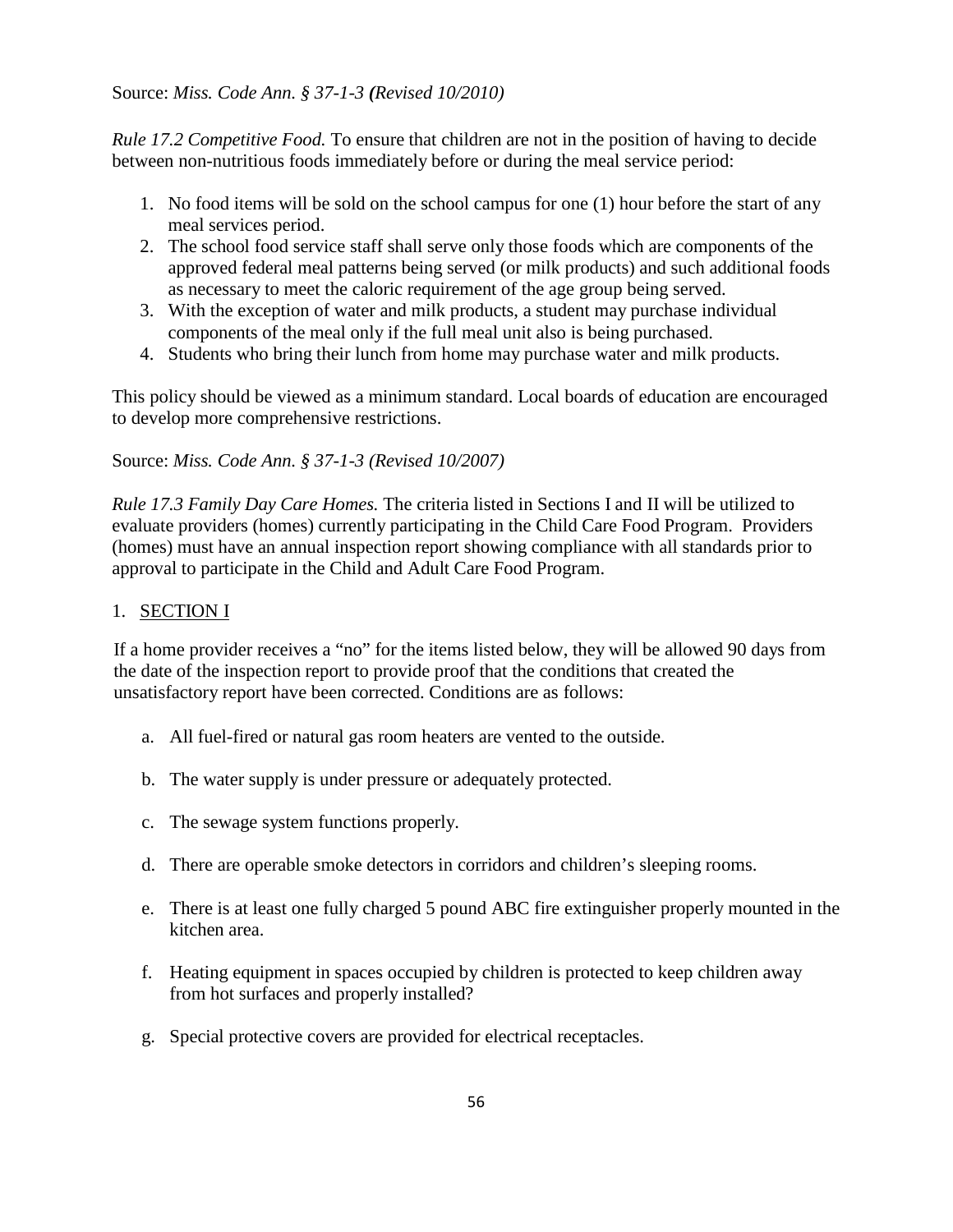# 2. SECTION II

If a home (provider) received a "no" for five or more of the items listed below, the report will be immediately declared unsatisfactory. Conditions are as follows:

- a. Refuse is properly stored in an outside area that is drained and free of potentially hazardous objects or conditions and vector harborage.
- b. The inside area is clean and in good repair and free of insects, rodents and unnecessary articles.
- c. Toilet facilities are clean and in good repair.
- d. The food preparation area contains safe and adequately protected food supply.
- e. Acceptable dishwashing procedures and facilities are present.
- f. Staff practice good hygiene and, if infection is present, take proper precautions.
- g. Hot water is available.
- h. Toxic items are used and stored properly.
- i. Mixed occupancy buildings are protected by a (1) one hour fire barrier.
- j. The dwelling has two remote exits.
- k. Traveling distance to exits is less than 150 feet, and the egress is adequately lighted.
- l. Each room where children are cared for has two means of escape.
- m. Doors are a minimum of 24 inches wide.
- n. Closet door latches are operable from inside.
- o. Bathroom doors are designed to permit opening from outside in an emergency.
- p. Corridors, stairways, lobbies, exits and all other interior finishes are Class A or B materials.
- q. If a vent hood is present, grease filters are clean.
- r. No portable heaters and fans are in use.
- s. Protective covers are in place around functioning heating systems.

Source: *Miss. Code Ann. § 37-1-3 (Revised 10/2010)*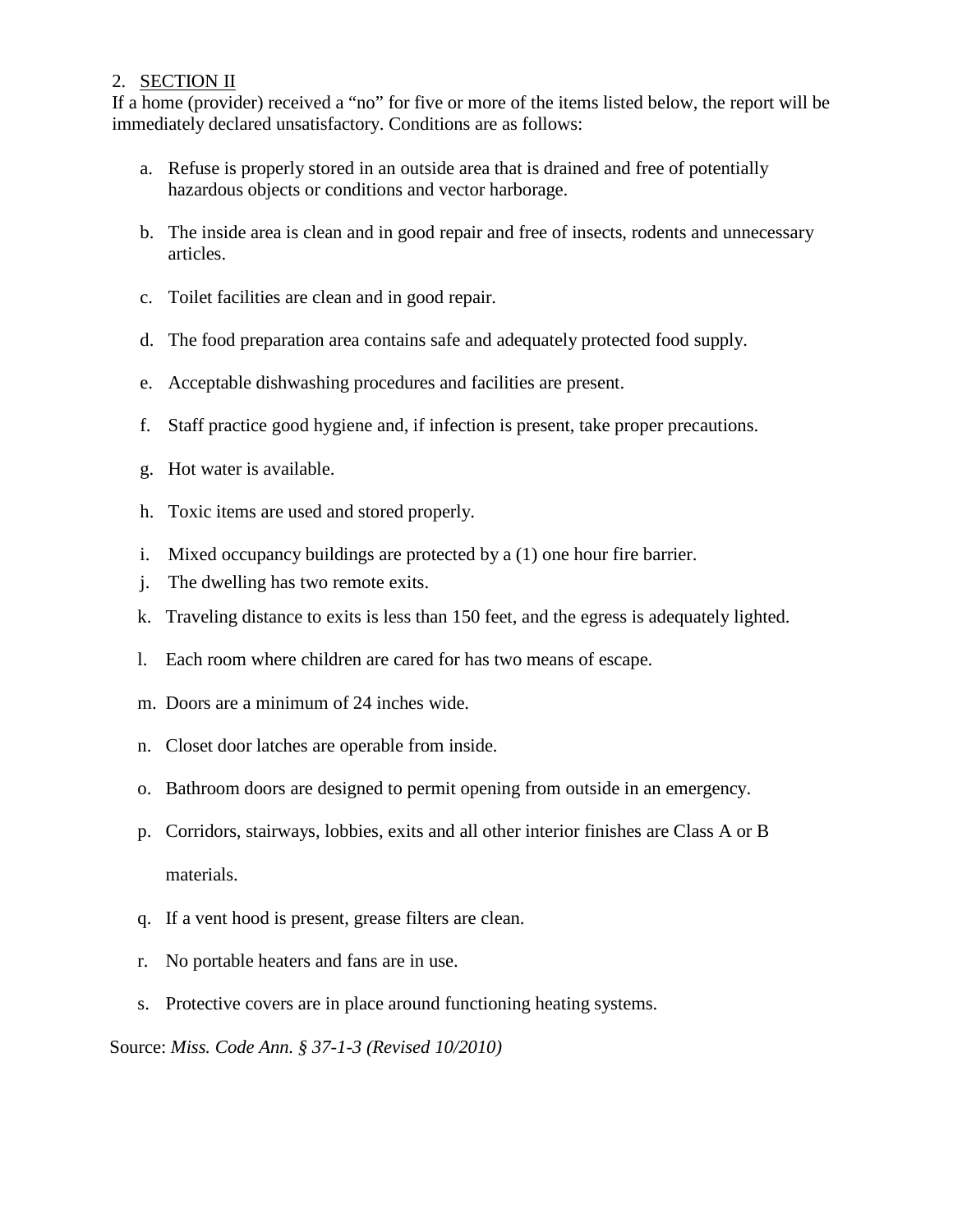*Rule 17.4 Day Care Homes Management Plans.* In the evaluation of management plans submitted by sponsors of family day care homes, the Mississippi Department of Education will utilize the criteria listed below.

- 1. Sponsor will define plans for maintaining financial records in accord with generally accepted accounting principles. The plan shall include written procedures for documentation of daily accounting functions.
- 2. Sponsor will provide job descriptions and resumes which demonstrate staff has education or experience appropriate to task to be performed. The staff shall have education or experience in the following areas: Management, Accounting, Child Care and Nutrition.
- 3. Sponsor will provide one monitor or full-time equivalent staff for each 50 homes. For each home over/under 50, five hours per month shall be added/subtracted as appropriate to the monitoring staff.
- 4. Sponsor will establish and implement administrative plans to:
	- a. train sponsor staff, train providers,
	- b. monitor providers,
	- c. document provider approval,
	- d. document changes in provider application, and
	- e. make available to providers access to sponsor staff from the start of the first day care home meal service to the end of the last meal service.
- 5. Sponsor will define the geographical area (counties) in which providers under their sponsorship will operate, and the management plan shall outline a means for daily contact with providers.

Source: *Miss. Code Ann. § 37-1-3 (Revised 10/2010)*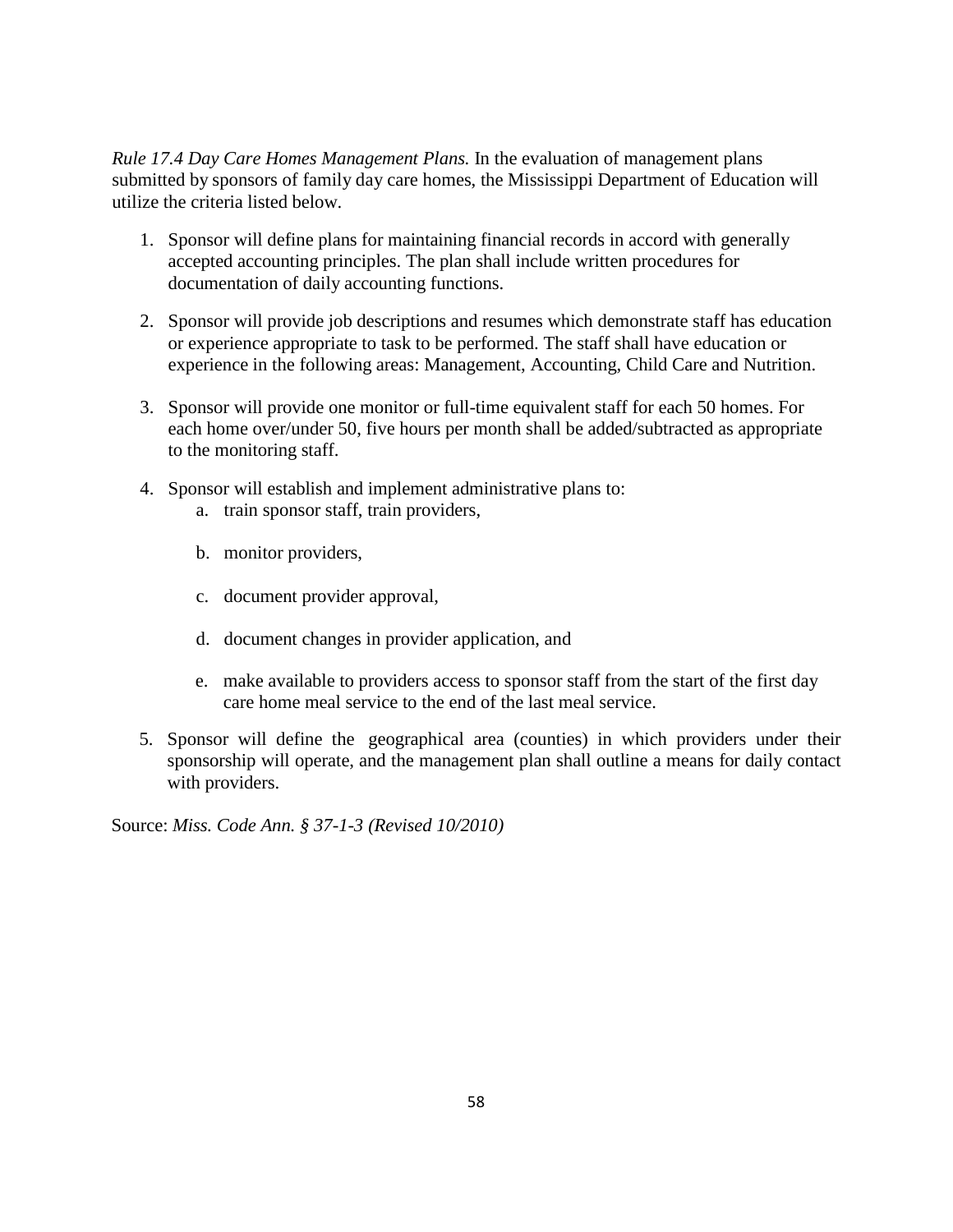*Rule 17.5 District Application.* The annual Application, Agreement and Free/Reduced Meal Policy related to receipt of Federal Funds for the National School Lunch Program, School Breakfast Program and Food Distribution Program shall have final approval by the State Department of Education prior to the service of any meals under the program.

The staff of the State Department of Education shall have authority to grant a 30-day extension. This policy shall be in effect from July 1, 1991, forward.

Source: *Miss. Code Ann. § 37-1-3 (Adopted 3/1991)*

## *Rule 17.6 Eligibility Monitoring and Management (Child Care Program)*

1. Sponsor Requirements:

- a. Each new sponsor will provide evidence of a successful organizational history which includes administration of Federal and/or State Programs or providing services to children.
- b. All sponsors will maintain a continuous log which indicates any change in the days or hours a provider is scheduled to provide care, any days when a substitute caregiver is utilized and the name of the substitute.
- c. All changes in information provided to the State Agency on the provider application shall be submitted to the State Agency for approval in advance of the change date.
- d. All required sponsor monitoring visits must be conducted during meal service, annually shall cover all approved meal types, i.e., breakfast, a.m. snack, lunch, p.m. snack, supper, and shall be unannounced.
- e. Homes caring for children on weekends or on split shifts (breakfast, child leaves for school/center/head start, then returns for snack
- f. and supper) shall be monitored a minimum of six times a program year.
- g. If a provider is keeping an outside child all day and is not claiming lunch for reimbursement, this provider shall be monitored by the sponsor a minimum of six times a program year.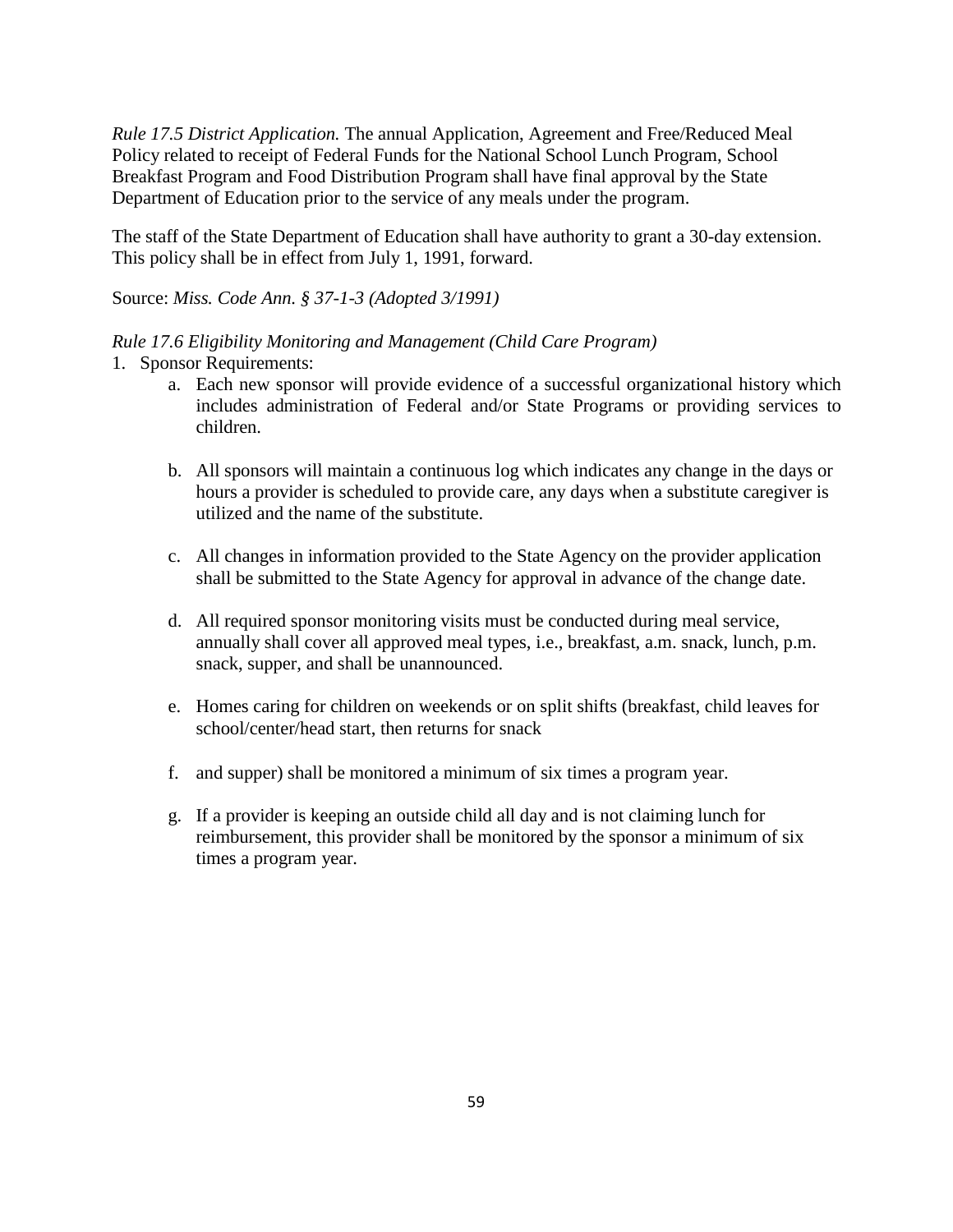- h. Homes claiming reimbursement for meals served on Memorial Day, Fourth of July, Labor Day, Thanksgiving Day, Christmas Day, and New Years Day shall be monitored during meal service on each named holiday.
- i. Inform providers of their right to request an administrative review of intent to terminate and the procedures to appeal.
- 2. Provider Requirements
	- a. The primary or substitute caregiver shall be at least eighteen years of age.
	- b. A substitute for the primary provider can be utilized only in event of a short term emergency, and the sponsor must be given advance notice.
	- c. All changes in information provided to the sponsor on the provider application shall be submitted to the sponsor for approval in advance of the change date.
	- d. When the state agency audits/reviews a sponsor, a provider is labeled "Seriously Deficient" if the following occurs:
		- i. Children or provider are not present as scheduled,
		- ii. Provider has no required records on site,
		- iii. Provider is serving meals that do not meet the meal pattern requirements,
	- e. A corrective action plan must be implemented. Failure of the provider to permanently correct the problem will result in termination by the sponsor.
		- i. Breakfast will not be approved for Day Care Home Providers where the enrolled children attend a school, child care center, or head start that offers the Breakfast Program under another Child Nutrition Program.
		- ii. Minimum hours of care shall be provided in order to claim reimbursement for a meal type as follows:
			- 2 Hours One Meal Type 4 Hours - Two Meal Types 6 Hours - Three Meal Type
		- iii. A minimum of  $2\frac{1}{2}$  hours shall lapse between the beginning service time of any meal type and the service of the next meal type.
		- iv. All providers shall have an operable telephone on site during hours of operation.
- 3. Service Area Requirements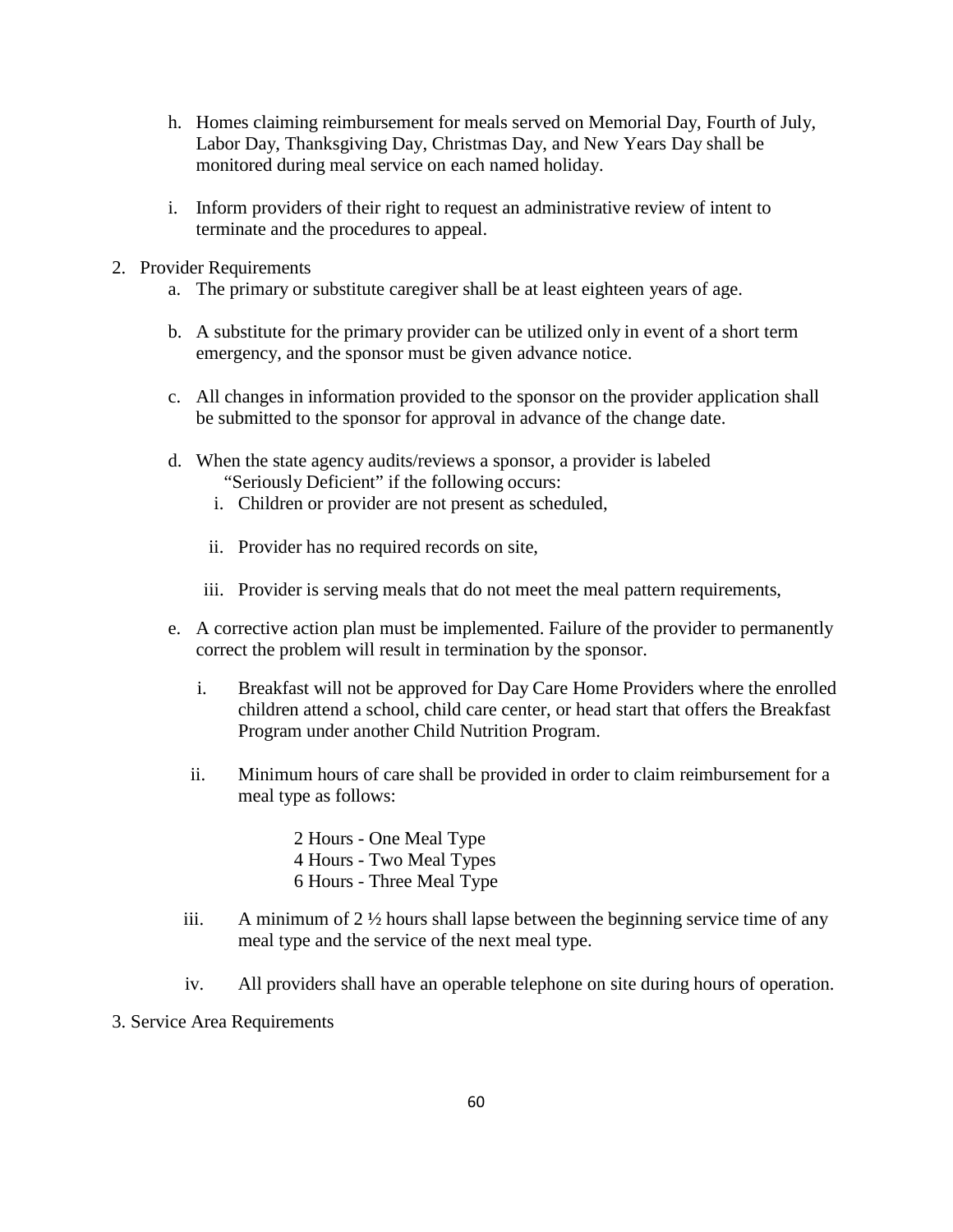a. New sponsors will be approved only in a county where inadequate services are available to children.

The staff of the State Department of Education shall have the authority to develop procedures as necessary to implement these requirements.

Source: *Miss. Code Ann. § 37-1-3 (Revised 10/2010)* 

## *Rule 17.7 Family Day Care*

- 1. The State Department of Education shall:
	- a. Develop readiness training for Day Care Home Sponsors for children ages 0-4
		- i. Train sponsors on readiness for 0-4 years old
		- ii. Provide training to sponsor representatives on use of readiness training program
		- iii. How to present readiness training
		- iv. Utilization/effectiveness checklist
	- b. Family Day Care Home Sponsors shall:
		- i. Attend training provided by State Department of Education on readiness
		- ii. Adopt and implement readiness training in every family day care home under sponsorship
		- iii. Annually train all providers on readiness
		- iv. Train new family day care home providers prior to approval
		- v. Employ a child care director who is at least 21 years of age with a minimum of two years' experience as director or caregiver
		- vi. Establish a referral program for low literacy providers
	- c. Family Day Care Home Providers shall:
		- i. Attend annual training on the readiness as a condition of approval
		- ii. Implement training in the family child care setting
		- iii. Involve parents in training, send/handout progress reports home with children
	- d. Parents shall:
		- i. Reinforce training by using materials sent home with children
	- e. Sponsoring organizations shall implement in all homes under sponsorship by October 1, 2000 and each year thereafter.

Source: *Miss. Code Ann. § 37-1-3 (Revised 10/2010)*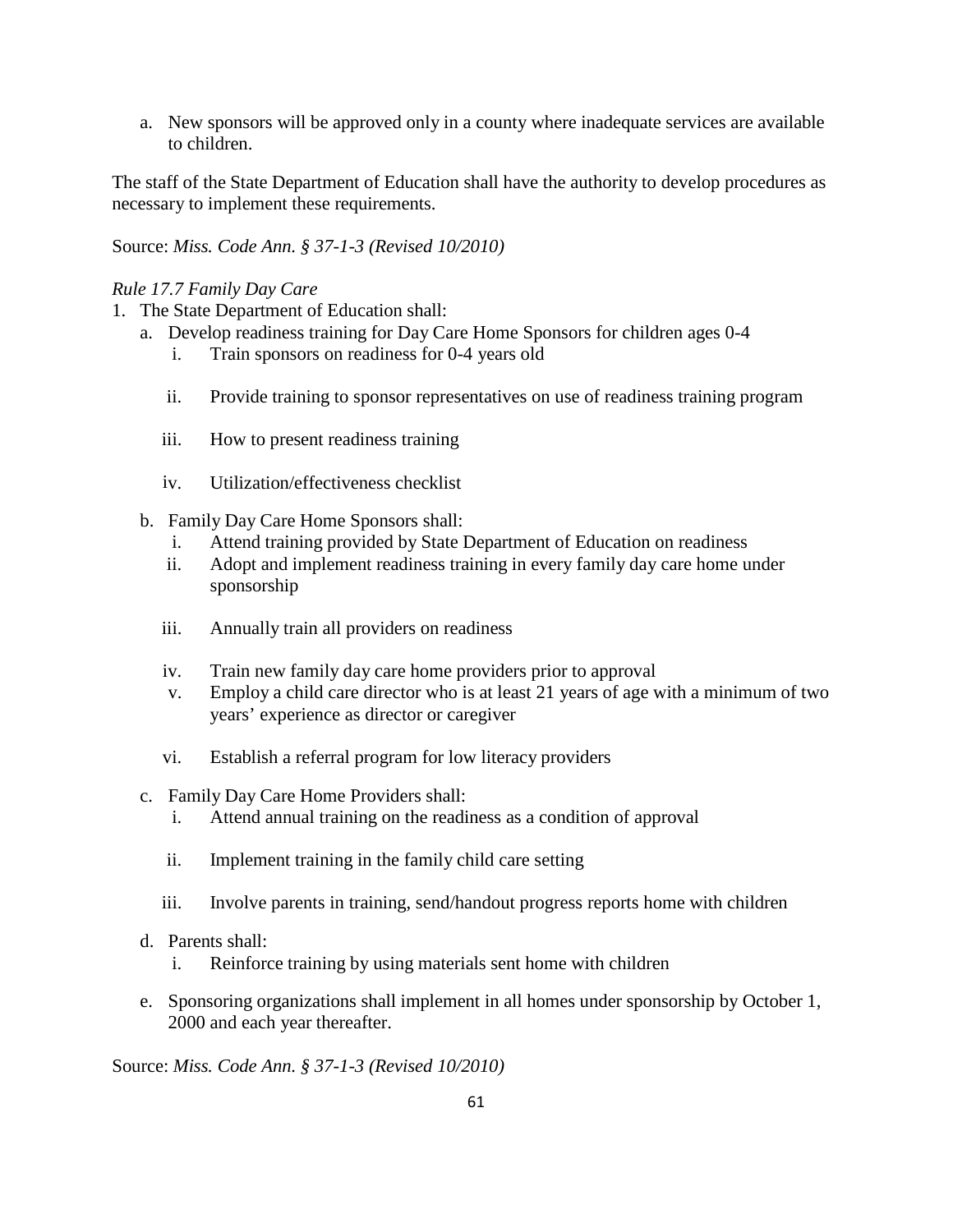### *Rule 17.8 Purchasing System, Food Purchasing System for Public Schools*

- 1. Awards for Price of Product
	- a. All awards for price of product, whether obtained by formal bids, competitive negotiations, or noncompetitive negotiation shall be approved by the State Board of Education.
	- b. In the event an unusual set of circumstances makes it necessary for a decision to be made between meetings of the State Board of Education, the State Superintendent of Education is authorized to make the decision and report at the next Board of Education meeting.
- 2. Product Identification and Brand Approval
	- a. All decisions related to product identifications and brands to be approved shall be made by the purchasing management committee composed of representatives of the member organizations.
	- b. The addition or deletion of items from the request for pricing shall be made by the product committee.
	- c. Prior to approval, all products shall be tested in a school environment with children as the test panel.
	- d. Member organizations, when purchasing items covered by this contract, shall be required to utilize only the brands approved from the specified distributor.
	- e. In the event it is necessary for a member organization to purchase an item not on the state contract, the organization shall be responsible for developing the identification for the product.
- 3. Purchasing Management Committee
	- a. The purchasing management committee shall consist of one representative for private schools, one representative for headstarts, one representative for superintendents of public school districts and one representative from each geographical region of the member school districts.
	- b. The members of the purchasing management committee shall be elected by a majority vote of the members of the category or region they represent.
	- c. A representative of a school district can be nominated for a position on the purchasing management committee by presenting the Bureau of Child Nutrition in the State Department of Education with a letter requesting your name be placed on the ballot.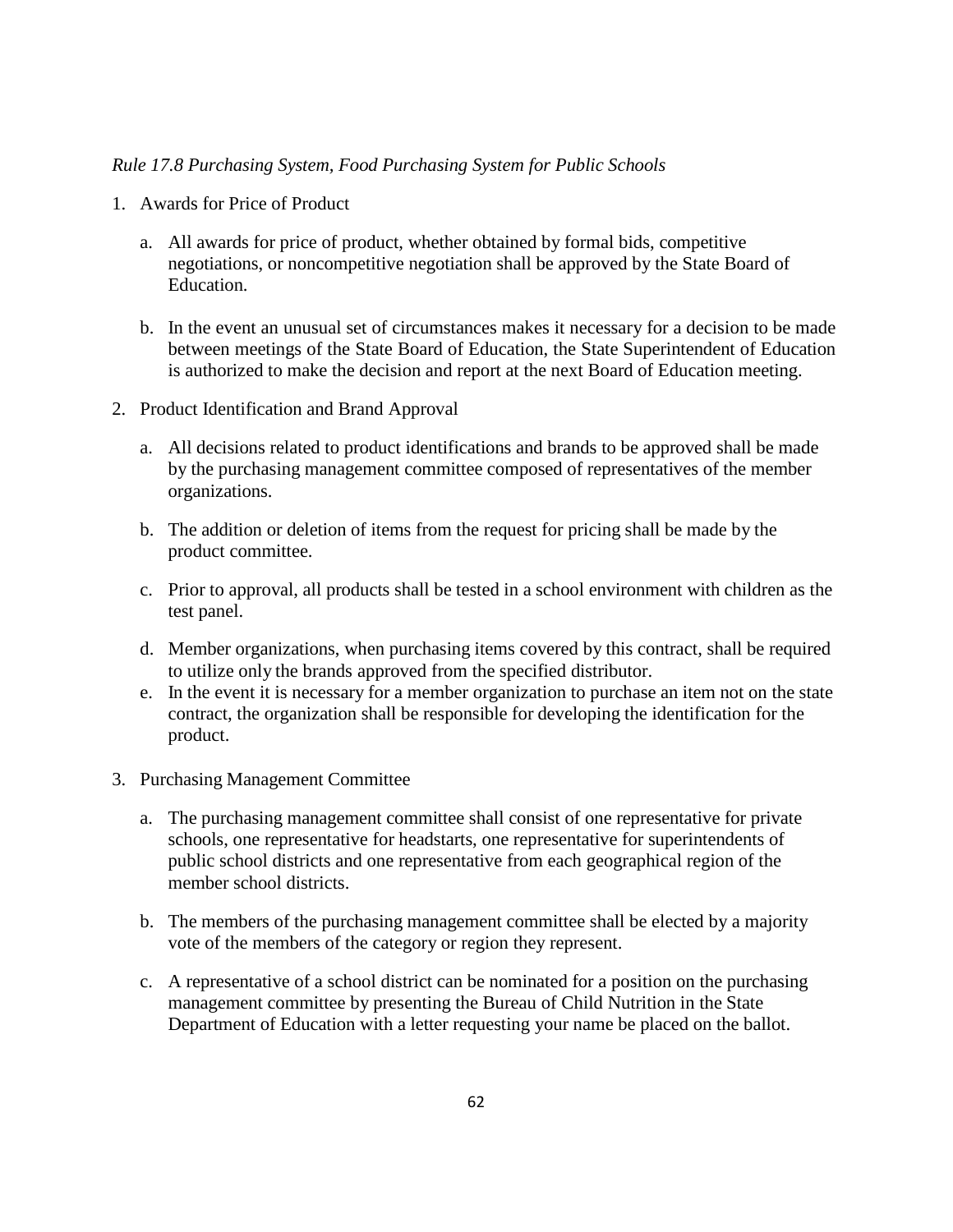- d. Members of the purchasing management committee shall serve staggered three year terms, with one third of the terms expiring each year.
- e. The expiration date of members' terms shall be June 30.
- f. The Director of the Division of School District Purchasing shall serve as the Executive Secretary for the Purchasing Management Committee.
- g. The members of the purchasing management committee shall annually elect a chairperson.
- h. During the initial year of start up, the purchasing committee shall be appointed by the State Board of Education. Initial appointments shall be staggered so that three appointments expire in each of the next three years.
- i. In the event a Member of the Purchasing Management Committee cannot be present at a meeting of the Purchasing Management Committee, the member can confer his vote by proxy to another member of the Food Purchasing System under the following conditions:
	- i. The member casting the proxy vote must be a current member of the Food Purchasing System and a member of the category or region that the Purchasing Management Committee member represents.
	- ii. The proxy is valid for one meeting only and must be accompanied by a letter from the Purchasing Management Committee member conferring the proxy status.
- iii. The proxy vote is applicable only to the items listed on the official agenda for that meeting. The agenda shall be mailed to all members of the Purchasing Management Committee no later than one week before the meeting of the Purchasing Management Committee. The proxy vote will not apply to any new business presented at the meeting.
- 4. Other
	- a. A onetime fee shall be assessed to each organization when they choose to join the purchasing system. The purpose of this fee is to cover the start up cost for the system.
	- b. Annual fees shall be assessed in amounts as necessary to cover the cost of operation for the fiscal year. Any excess fees collected shall be utilized to cover a portion of the cost in the next year.
	- c. The basis for assessing fees shall be the meal equivalents served in the prior year.
	- d. An annual report of the revenue and expenditures shall be made to the State Board of Education, and the Board shall approve the fee structure for each fiscal year.
- 5. Vendor Deletions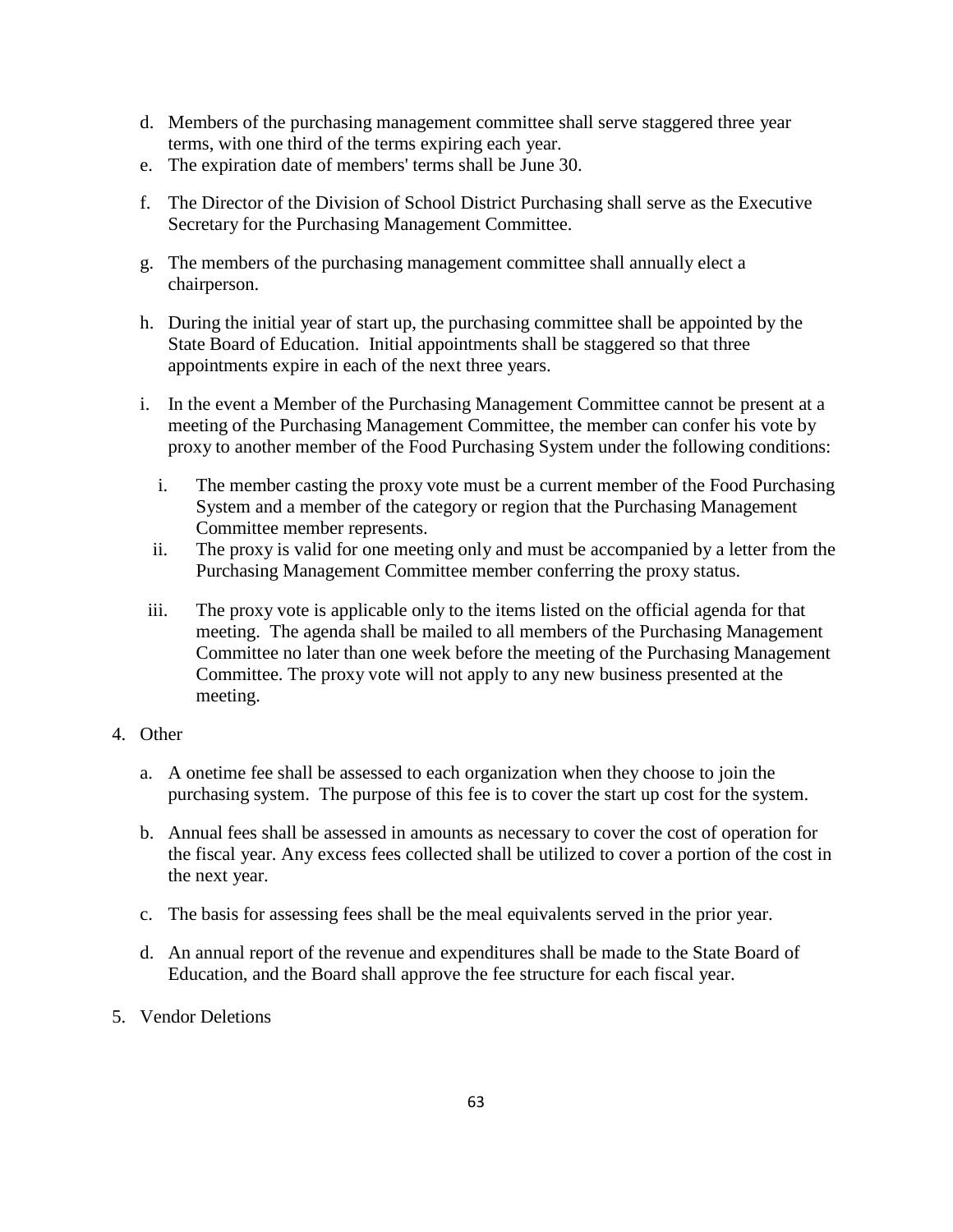- a. Vendors shall be removed from the qualified vendor list when a response has not been received in two successive applicable bid invitations. Removal shall be until the vendor can show reason why they should be reinstated.
- b. Vendors shall be removed from the qualified vendor list when a contract is canceled at the request of the vendor. In such cases the contractor shall be removed for the remainder of the contract period or twenty four months whichever is greater.
- c. Vendors shall be removed from the qualified vendor list when due to default a contract is canceled by the State. The vendor shall be removed for not less than twenty four months or until the vendor shows evidence that the reason for the cancellation has been corrected.

## Source: *Miss. Code Ann. § 37-1-3 (Revised 2/2003)*

#### *Rule 17.9 Termination, Day Care Sponsors*

- 1. Criteria for termination of seriously deficient family day care home sponsors:
	- a. When a review is conducted of a sponsor and 10 percent of providers have site visits and 20 percent of the providers visited are not at home or have no outside children and do not appear on the sponsor telephone log as closed, the sponsor shall be declared seriously deficient and be given a minimum of 30 days from the date of review to implement corrective action.
	- b. A follow-up review shall be conducted after 30 days. During the follow-up review, a 10 percent sample of providers shall be visited and if over 10 percent of the providers sampled are not at home or have no outside children present and do not appear on the sponsor telephone log as closed, the sponsor will be terminated.
- 2. On any review, if the sponsor has violations of federal regulations, the sponsor shall be declared seriously deficient. Should any of these same federal regulations be violated on the next regular review, the sponsor will be automatically terminated.

Source: *7 CFR, Part 226, July 27, 2005 (Revised April 1, 2013)*

*Rule 17.10 Smart Snacks Standards for All Foods and Beverages Sold in Mississippi Schools.*  The State Board of Education (SBE) shall adopt Smart Snacks Standards for All Foods and Beverages Sold in Mississippi Schools. These standards will ensure school district compliance of what products can be sold and the time of day they can be sold on a school campus.

The Healthy Hunger-Free Kids Act of 2010 directed the USDA to establish nutrition standards for all foods and beverages sold to students in schools during the school day. The Smart Snacks Standards ensures schools will provide students healthier choices by offering more whole grain options, fruits, vegetables, leaner protein and lower-fat dairy. Smart Snacks applies to all foods and beverages sold to students through: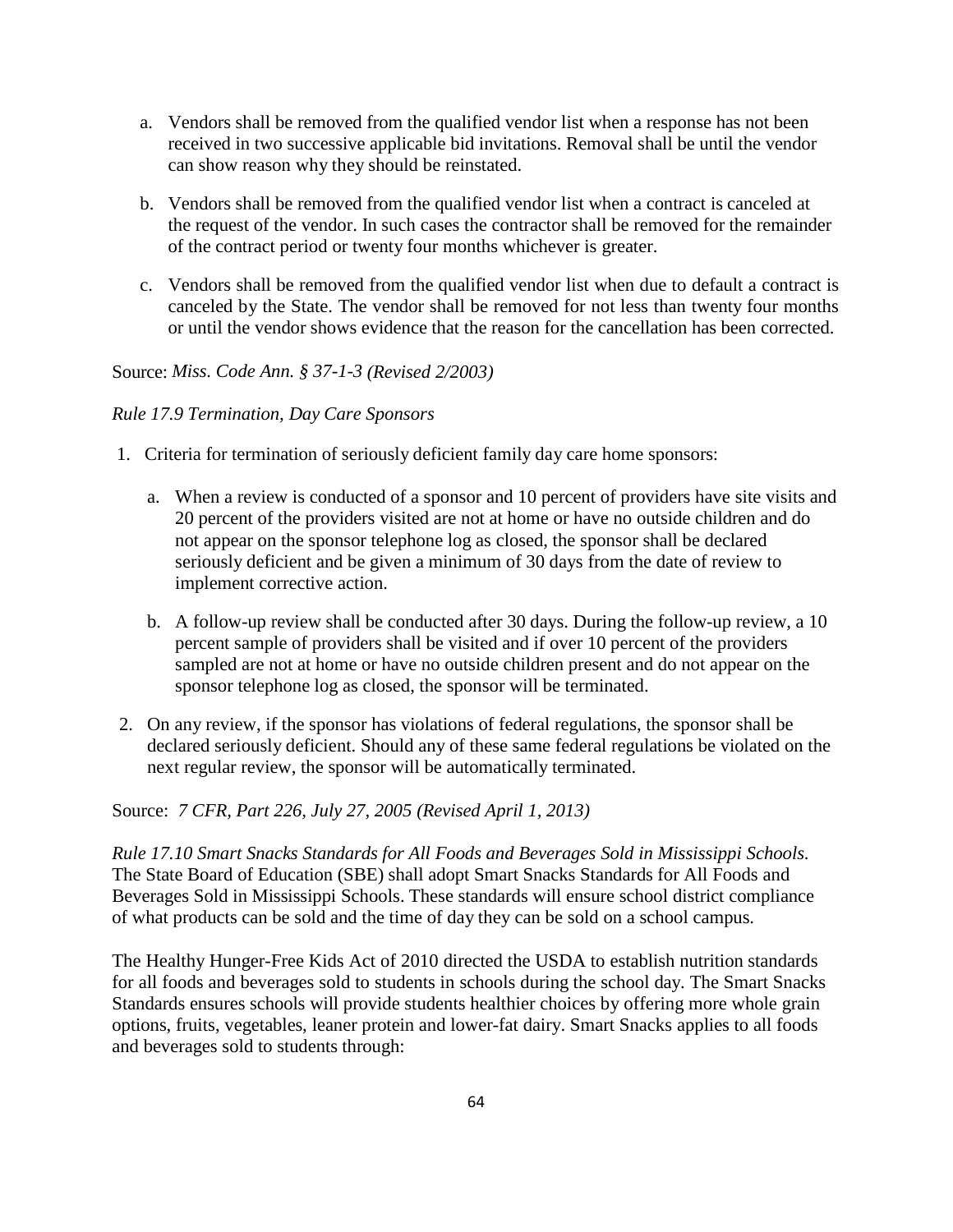- 1. Vending machines
- 2. Student stores
- 3. Snack bars
- 4. Fundraisers
- 5. Culinary Education Program Sales
- 6. Any other sales
- 1. Time of Day for ALL Foods and Beverages Sold in Schools

The following regulations apply to all Mississippi school campuses during the school day. The School day is defined as the hours between 12:00 a.m. the midnight before until 30 minutes after the end of the instructional day. This policy does not apply to school-related events; such as interscholastic sporting events, school plays, and band concerts; where parents and other adults constitute a significant portion of the audience or are selling beverages as boosters. In addition, no food items shall be sold on the school campus for one (1) hour before the start of any meal services period through the end of the meal service, including breakfast (if offered).

2. FOOD Regulations for Mississippi Schools:

All foods sold in schools must meet the following ingredients and nutrient requirements:

- 1. Be a Whole Grain-Rich (WGR) product; or
- 2. Have as the first ingredient a fruit, vegetable, a dairy product, or a protein food; or
- 3. Be a combination food that contains at least ¼ cup of fruit and/or vegetable; or
- 4. Contain 10% of the Daily Value (DV) of one of the nutrients of public health concern in the 2010 Dietary Guidelines for Americans (calcium, potassium, vitamin D, or dietary fiber).
	- a. Calories Limits:
		- i. Snack/Side items: No more than 200 calories
		- ii. Entrée items: No more than 350 calories
	- b. Sodium Limits:
		- i. Snack/Side items: No more than 230 mg
		- ii. Entrée items: No more than 480 mg
	- c. Fat Limits:
		- i. Total fat: No more than 35% of calories
		- ii. Saturated fat:  $< 10\%$  of calories
		- iii. Trans fat: zero grams
	- d. Sugar Limits:
		- i. No more than 35% of weight from total sugars in foods (excludes sugars naturally occurring in fruits, vegetables, and dairy). For smoothies (made with low-fat yogurt or other low-fat dairy alternatives and/or fruit/juice), yogurt and pudding, no more than 5 grams total sugar (added and naturally occurring) per ounce.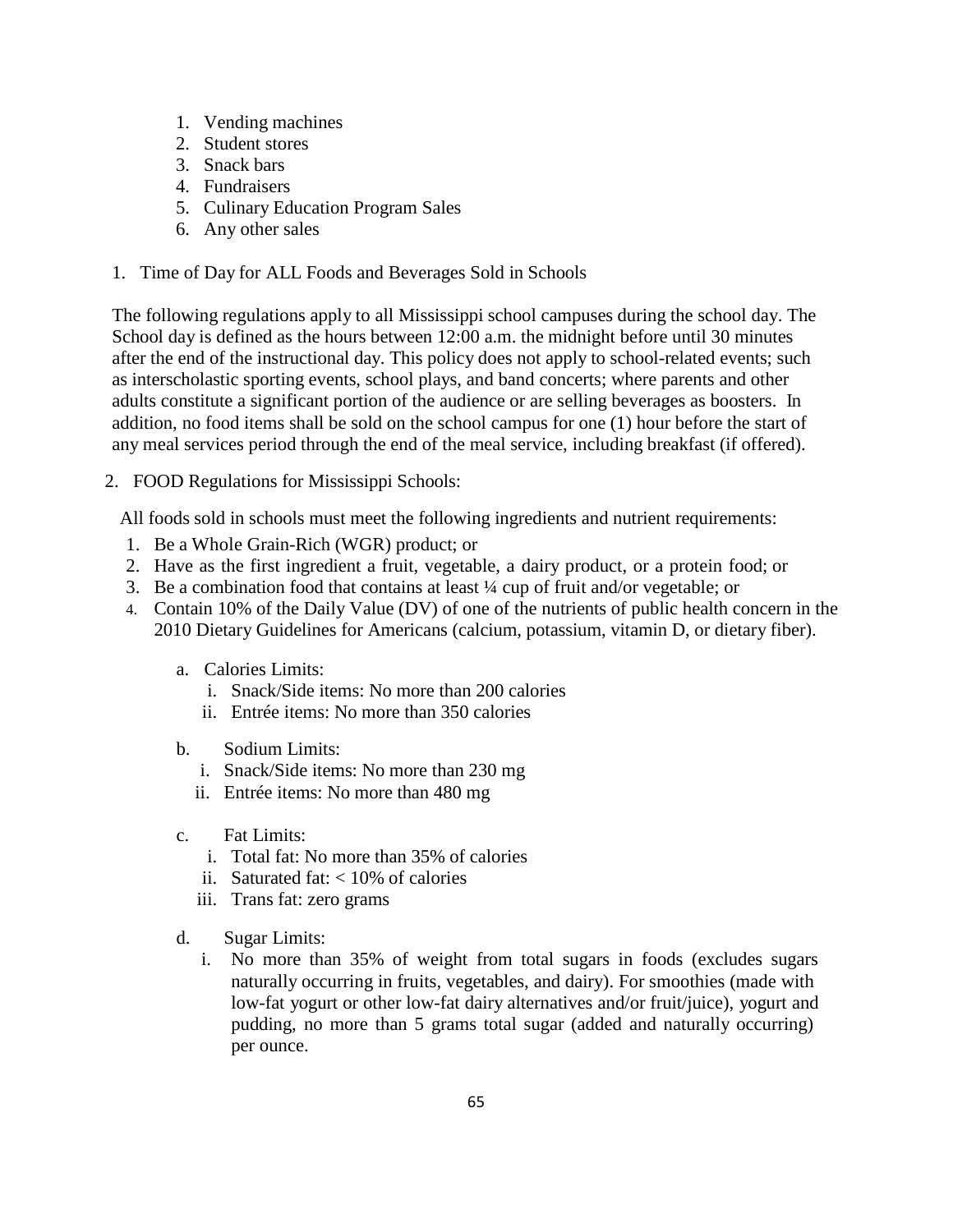- e. Exemptions:
	- i. Dried/dehydrated fruits or vegetables with no added nutritive sweeteners; or
	- ii. Dried fruits with nutritive sweeteners for processing and/or palatability; or
	- iii. Products consisting of only exempt dried fruit with nuts and/or seeds with no added nutritive sweeteners or fats.
- f. Food Accompaniments
	- i. Accompaniments such as cream cheese, sugar, sweeteners, salad dressing, ketchup etc., must be included in the nutrient analysis as part of the food item sold.
	- ii. This helps control the amount of calories, fat, sugar and sodium added to foods.

3. BEVERAGE Regulations for Mississippi Schools:

The fluid and nutrition needs of young people at school are best met through well- balanced, nutrient-rich school meals provided through Child Nutrition Programs, planned by nutrition professionals following US Department of Agriculture (USDA) guidelines.

Beverages for All Grades:

| <b>Beverage</b>                                | <b>Elementary</b><br>School (K-5) | <b>Middle School</b><br>$(6-8)$ | <b>High School</b><br>$(9-12)$ |
|------------------------------------------------|-----------------------------------|---------------------------------|--------------------------------|
| Plain Water,<br><b>Carbonated</b><br>or not    | <b>No Size Limit</b>              | <b>No Size Limit</b>            | <b>No Size Limit</b>           |
| Low-Fat Milk,<br><b>Unflavored</b>             | $\leq 8$ oz.                      | $\leq$ 120z.                    | $\leq$ 12oz.                   |
| Non-Fat Milk,<br><b>Unflavored or Flavored</b> | $\leq 8$ oz.                      | $\leq$ 12oz.                    | $\leq$ 12oz.                   |
| 100% fruit/vegetable<br>juice                  | $\leq 8$ oz.                      | $\leq$ 120z.                    | $\leq$ 120z.                   |

Other Flavored Beverages in High Schools ONLY:

- a. Calorie-Free Beverages: Maximum serving size 20 fluid ounces (20 oz.)
	- i. Calorie –free flavored water, with or without carbonation
	- ii. Other calorie-free beverages with less than 5 calories per 8 fluid ounces
- iii. (8 oz.), or up to 10 calories per 20 fluid ounces
- b. Lower Calorie Beverages: Maximum serving size 12 fluid ounces (12 oz.)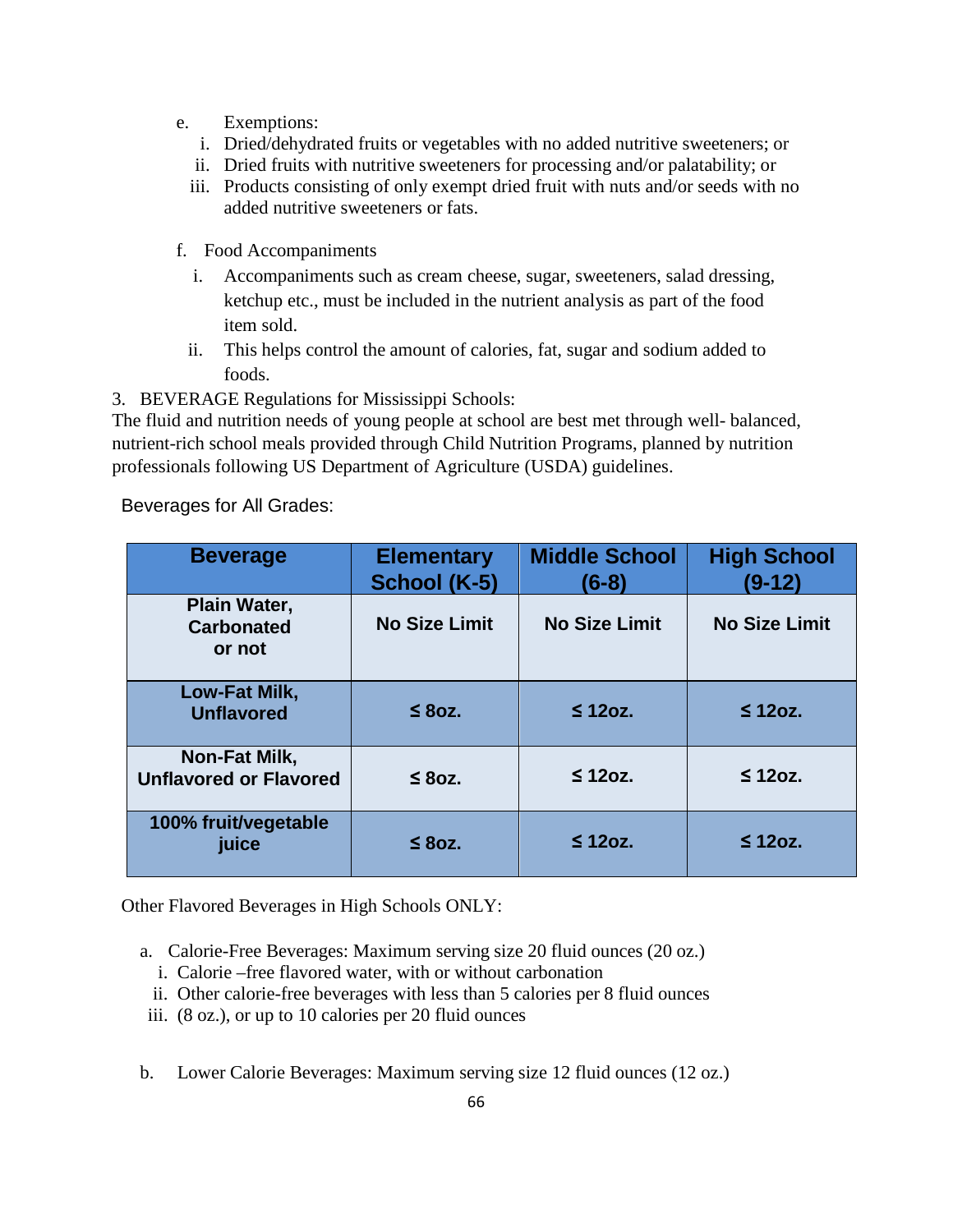- i. Up to 60 calories per 12 fluid ounces; or
- ii. Up to 40 calories per 8 fluid ounces

# 4. CAFFEINE:

- a. Elementary and Middle School (K-8)
	- i. Foods and beverages must be caffeine-free, with the exception of trace amounts of naturally occurring caffeine substances.
- b. High School (9-12)
	- i. Coffee and tea may be sold in high schools only; however, if cream and sweetener are offered as accompaniments, the cream and sweetener must be included in the evaluation of the coffee or tea against the beverage standard. The use of accompaniments may be averaged over the number of drinks sold. The other beverage standard in high school permits <60 calories per 12 fl oz; this is the same as <5 calorie per 1 fl oz. If a smaller beverage is served, the calories may not exceed 5 calories per fl oz, for example a 6 fl oz beverage may have no more than 30 calories.
- 5. VENDING/SNACK Regulations for Mississippi Schools

Schools shall utilize the *Healthier Generation Alliance Product Calculator* to analyze all food and beverage products before they can to be sold. This calculator is the most accurate tool to use when analyzing products to determine if they meet the Smart Snack Standards for vending products, snack products, entrees, side dishes and beverages.

6. TEACHERS' Lounge Vending:

At least 50 percent of the items sold in staff vending areas/lounges (those inaccessible to students) should meet the Smart Snacks Standards.

# 7. CULINARY Education Programs

Culinary Education Programs operating in schools participating in the National School Lunch Program (NLSP) and School Breakfast Program (SBP) must follow the same Smart Snack Standards previously mentioned. The Smart Snack standards have no impact on the Culinary Education Programs curriculum in schools nor do they impact foods sold to adults at any time. However, any foods and beverages prepared and sold to students by Culinary Programs, during the school day must meet the same nutrition standards.

# RESOURCES:

- 1. Please visit the MS Department of Education, Office of Child Nutrition website for additional information.
- 2. Please visit United States Department of Agriculture (USDA), Food and Nutrition Service website for additional information.